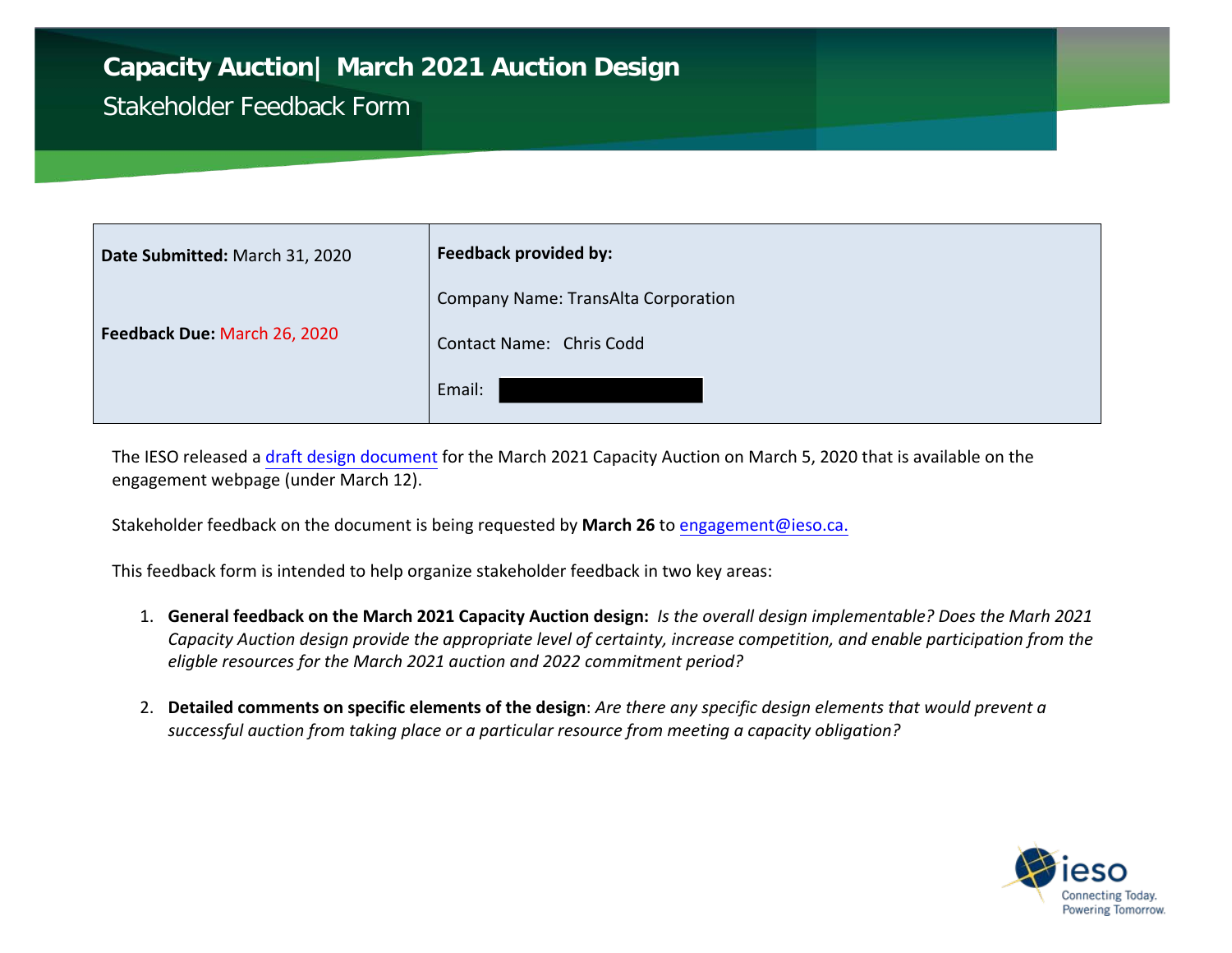## **General feedback on the March 2021 Capacity Auction design**

TransAlta supports the new number naming scheme for the capacity auctions (CA#1, CA#2, etc.). This establishes a clear name that does not change with scheduled auction dates or other changes and makes it easier to discuss auctions within the industry.

The design document for CA#2 makes an important step to open capacity imports from neighbouring jurisdictions, where there is significant excess capacity that could serve Ontario's needs as a capacity shortfall emerges in the next few years. TransAlta supports the IESO's decision to allow generator-backed capacity imports from these jurisdictions to participate in CA#2.

TransAlta is concerned, however, that there is not enough information about the IESO's plans beyond CA#2 and that many of the decisions for CA#2 will need to be reviewed and changed in the future. The IESO has indicated that it intends to run CA#3 in late 2021 but the structure and design of that auction has not been disclosed. A lack of information about future auctions makes it difficult for all capacity resources, including generator-backed capacity imports, to make decisions about committing time and effort to participate in CA#2.

In addition, there are over 3,000 MW of generation in Ontario that have contracts expiring before the end of 2025. The owners of these facilities will need to make decisions about capital maintenance plans that will be based on a facility's expected future operations and revenues. Currently, it is not clear whether it will be profitable to continue operating these facilities. There is a risk that the current ambiguity will lead to these resources reducing sustaining investment and ultimately retiring.

TransAlta supports starting the Resource Adequacy engagement as soon as possible to provide clarity on future mechanisms used to address the missing money problem in Ontario's electricity markets. In addition, the IESO should provide a clear vision for the capacity auction – both with and without complementary mechanisms – to allow participants to understand how the capacity auction is expected to function in the future.

| <b>Chapter/Design Element</b>            | Detailed Comments on Design Phase (Areas of Support or Concern) |
|------------------------------------------|-----------------------------------------------------------------|
| <b>Auction Overview and Timelines</b>    |                                                                 |
| <b>Pre-Auction Period</b>                |                                                                 |
| <b>Auction Period</b>                    |                                                                 |
| <b>Forward Period</b>                    |                                                                 |
| <b>Commitment and Obligation Periods</b> |                                                                 |

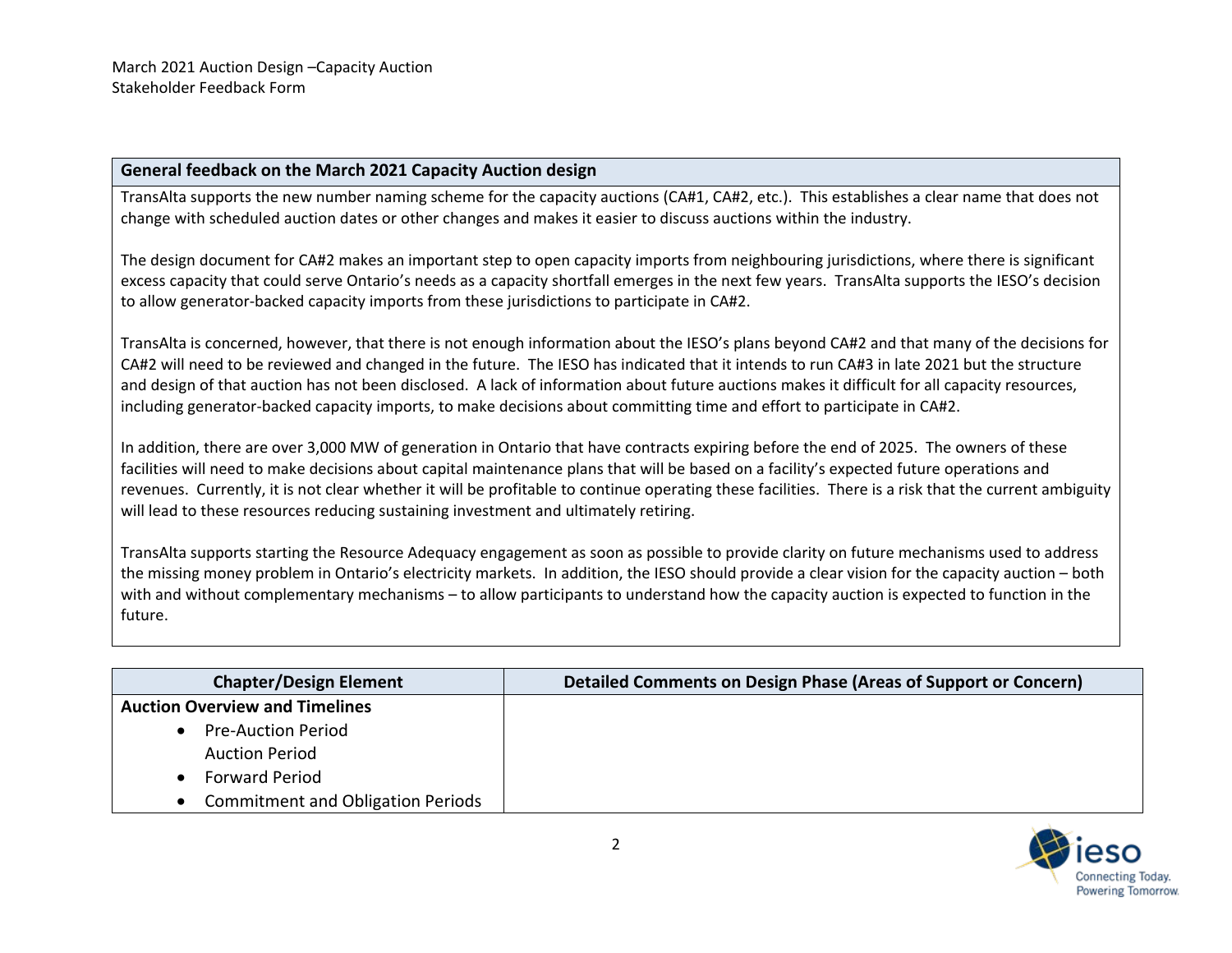| <b>Chapter/Design Element</b>                                                                                          | Detailed Comments on Design Phase (Areas of Support or Concern)                                                                                                                                                                                                                                                                                                                                                                                                                            |
|------------------------------------------------------------------------------------------------------------------------|--------------------------------------------------------------------------------------------------------------------------------------------------------------------------------------------------------------------------------------------------------------------------------------------------------------------------------------------------------------------------------------------------------------------------------------------------------------------------------------------|
|                                                                                                                        | TransAlta supports allowing generator-backed capacity imports to participate in CA#2.<br>TransAlta is seeking clarification of some elements of the draft design document.                                                                                                                                                                                                                                                                                                                 |
|                                                                                                                        | Deliverability to Ontario Border                                                                                                                                                                                                                                                                                                                                                                                                                                                           |
|                                                                                                                        | Section 3.1 states that a generator-backed capacity import must "be able to transmit<br>energy from the generation facility to the Ontario border". How will a CAP demonstrate<br>that it is able to transmit energy from the generation facility to the Ontario border?<br>Further information is needed about this requirement.                                                                                                                                                          |
|                                                                                                                        | For example, the IESO could require that a generator-backed capacity import purchase<br>long-term transmission service as done in some other jurisdictions. It would be helpful<br>to understand this requirement to assess the economics of potential generator-backed<br>capacity imports.                                                                                                                                                                                               |
| <b>Expanding Participation</b><br><b>Generator Backed Capacity Import</b><br><b>Capacity Self-Scheduling Resources</b> | Another potential requirement is a system study demonstrating deliverability of a<br>resource to the Ontario border. This would require time and resources to conduct and<br>complete the studies as part of the pre-auction activities.                                                                                                                                                                                                                                                   |
|                                                                                                                        | <b>Written Approval from Sourcing Jurisdiction</b>                                                                                                                                                                                                                                                                                                                                                                                                                                         |
|                                                                                                                        | Section 3.1.2 states that a generator-backed capacity import could require written<br>approval from the sourcing jurisdiction and that the written approval must contain<br>certain information. Some neighbouring jurisdictions do not have approval processes for<br>export capacity and may instead simply provide acknowledgment of a decision to export<br>capacity from a specific resource. It may not be possible to obtain written approval in<br>the form described by the IESO. |
|                                                                                                                        | TransAlta suggests that the requirements for written approval for generator-backed<br>capacity imports be aligned with the market rules and practices of neighbouring<br>jurisdictions.                                                                                                                                                                                                                                                                                                    |
|                                                                                                                        |                                                                                                                                                                                                                                                                                                                                                                                                                                                                                            |

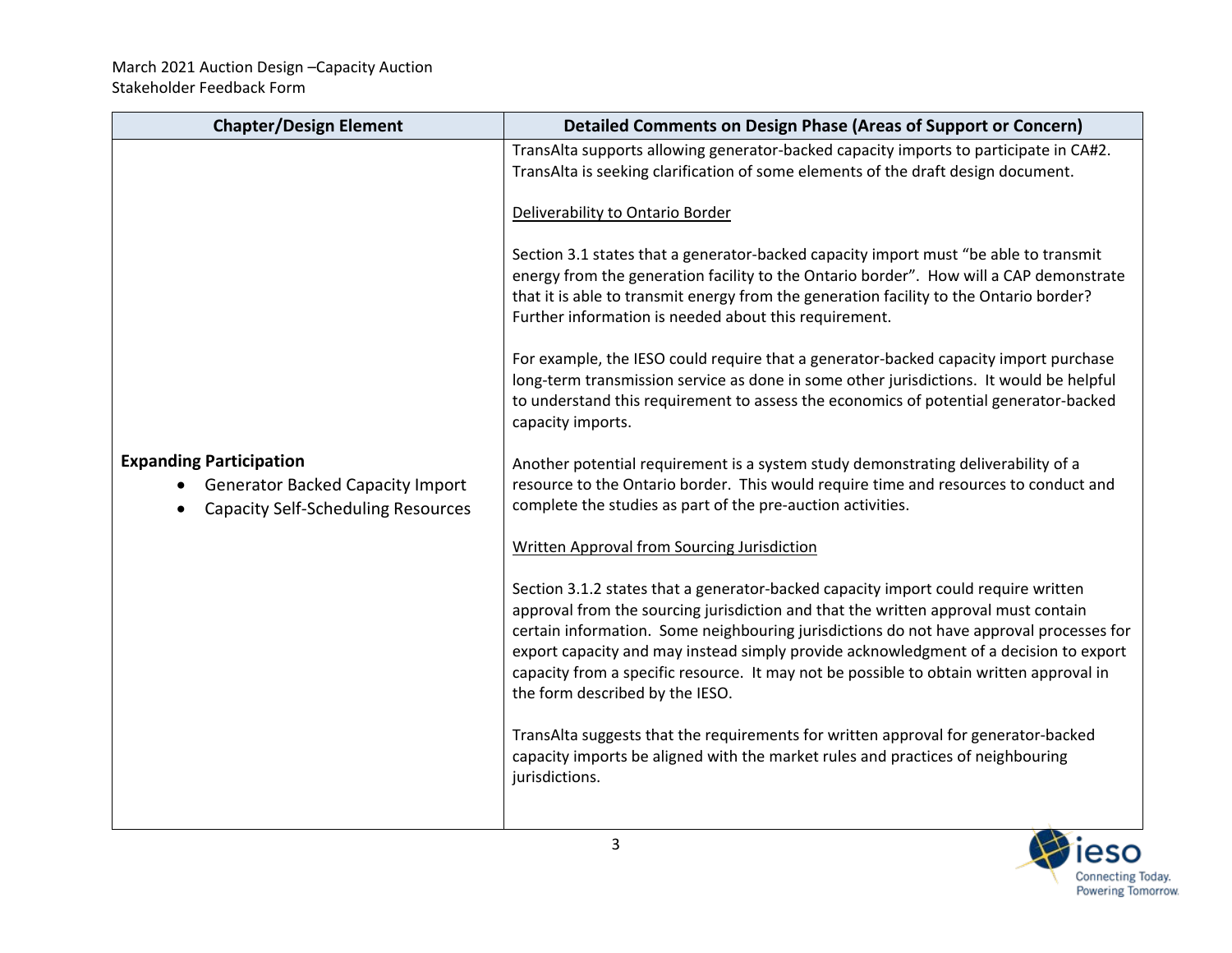| <b>Chapter/Design Element</b>                   | <b>Detailed Comments on Design Phase (Areas of Support or Concern)</b>                                                                                                                                                                                                                                                                                                                                                                                                                |
|-------------------------------------------------|---------------------------------------------------------------------------------------------------------------------------------------------------------------------------------------------------------------------------------------------------------------------------------------------------------------------------------------------------------------------------------------------------------------------------------------------------------------------------------------|
|                                                 | Interfaces Eligible in Pre-Auction Report                                                                                                                                                                                                                                                                                                                                                                                                                                             |
|                                                 | Capacity auction participants seeking to offer generator-backed capacity imports from<br>neighbouring jurisdictions will need to undertake activities prior to the pre-auction<br>report being published. TransAlta suggests that the IESO should provide an update on<br>the likelihood each interface could be used for capacity imports approximately 9 months<br>prior to the auction.                                                                                            |
|                                                 | Dispatch Data                                                                                                                                                                                                                                                                                                                                                                                                                                                                         |
|                                                 | In section 3.1.6, the design document states, "depending on the generator type, the IESO<br>will complete an hourly assessment of availability, and consider the minimum offer into<br>the energy market in day-ahead through to pre-dispatch" (emphasis added). Could the<br>IESO confirm that this is the import offer into Ontario's day-ahead and real-time<br>processes/markets and not the backing generator's offer into the neighbouring<br>jurisdiction's DA and RT markets? |
| <b>Consolidation of Resources</b>               |                                                                                                                                                                                                                                                                                                                                                                                                                                                                                       |
| <b>Offer Submission and Auction</b><br>Clearing |                                                                                                                                                                                                                                                                                                                                                                                                                                                                                       |
| <b>Forward Period Obligations</b>               |                                                                                                                                                                                                                                                                                                                                                                                                                                                                                       |
| Dispatch Data Submission                        |                                                                                                                                                                                                                                                                                                                                                                                                                                                                                       |
| Resource Dispatch                               |                                                                                                                                                                                                                                                                                                                                                                                                                                                                                       |
| Testing                                         |                                                                                                                                                                                                                                                                                                                                                                                                                                                                                       |
| <b>Capacity Qualification Process</b>           | TransAlta agrees with the data requirements for generator-backed capacity imports.<br>However, it may not be possible to have the data validated or verified by neighbouring<br>balancing authorities. Further discussion may be needed on how to validate or verify the<br>data for generator-backed capacity imports.                                                                                                                                                               |

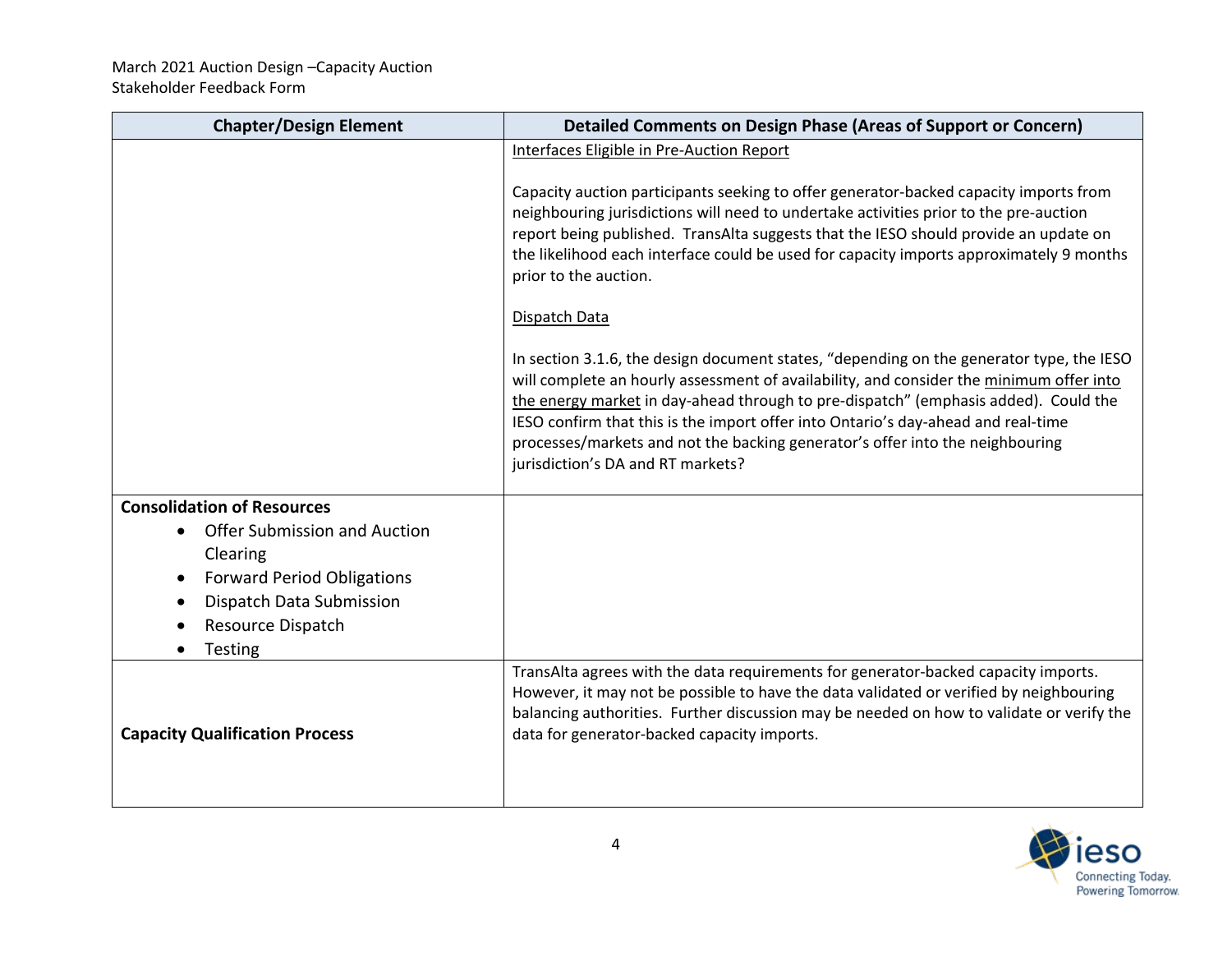| <b>Chapter/Design Element</b>                                                        | Detailed Comments on Design Phase (Areas of Support or Concern)                                                                                                                                                                                                                                                                                                                                    |
|--------------------------------------------------------------------------------------|----------------------------------------------------------------------------------------------------------------------------------------------------------------------------------------------------------------------------------------------------------------------------------------------------------------------------------------------------------------------------------------------------|
|                                                                                      | <b>Exemption for Generator-Backed Capacity Imports</b>                                                                                                                                                                                                                                                                                                                                             |
|                                                                                      | TransAlta supports not including generator-backed capacity imports within the market<br>power mitigation scheme because of the complexity with calculating risk costs and<br>opportunity costs. However, we recognize that there will likely need to be some market<br>power mitigation mechanism for capacity imports in the future.                                                              |
|                                                                                      | <b>General Comments on MPM</b>                                                                                                                                                                                                                                                                                                                                                                     |
| <b>Market Power Mitigation Process</b>                                               | Market participants in the U.S. have recognized the importance of creating lasting<br>market designs when markets are first developed because this avoids the uncertainty<br>created by ongoing regulatory review creating by gaps in market policy. PJM's ongoing<br>buyer-side market power mitigation issues relating to the Minimum Offer Price Rule is<br>just one such example.              |
| Exemptions                                                                           | Future participation in the capacity auction would be best supported by developing                                                                                                                                                                                                                                                                                                                 |
| Determination of Market Power<br><b>Market Power Mitigation</b><br><b>Mechanisms</b> | lasting seller-side and buyer-side market power mitigation policies that will provide<br>capacity auction participants with certainty about how they will be treated in CA#2 and<br>beyond.                                                                                                                                                                                                        |
|                                                                                      | The proposed seller-side market power mitigation (the 1-firm Pivotal Supplier Test) is an<br>acceptable compromise for CA#2. However, it will likely need to change in future<br>capacity auctions regardless of whether the auction is expanded to include new capacity<br>(greenfield or uprates), limited to existing resources, or limited to resources that prefer<br>short-term commitments. |
|                                                                                      | Buyer-side market power mitigation will be needed to reduce the substantial risk faced<br>by suppliers in Ontario's small capacity auction. Failing to address this risk will likely<br>increase prices in the capacity auction or lead to retirements.                                                                                                                                            |
|                                                                                      |                                                                                                                                                                                                                                                                                                                                                                                                    |

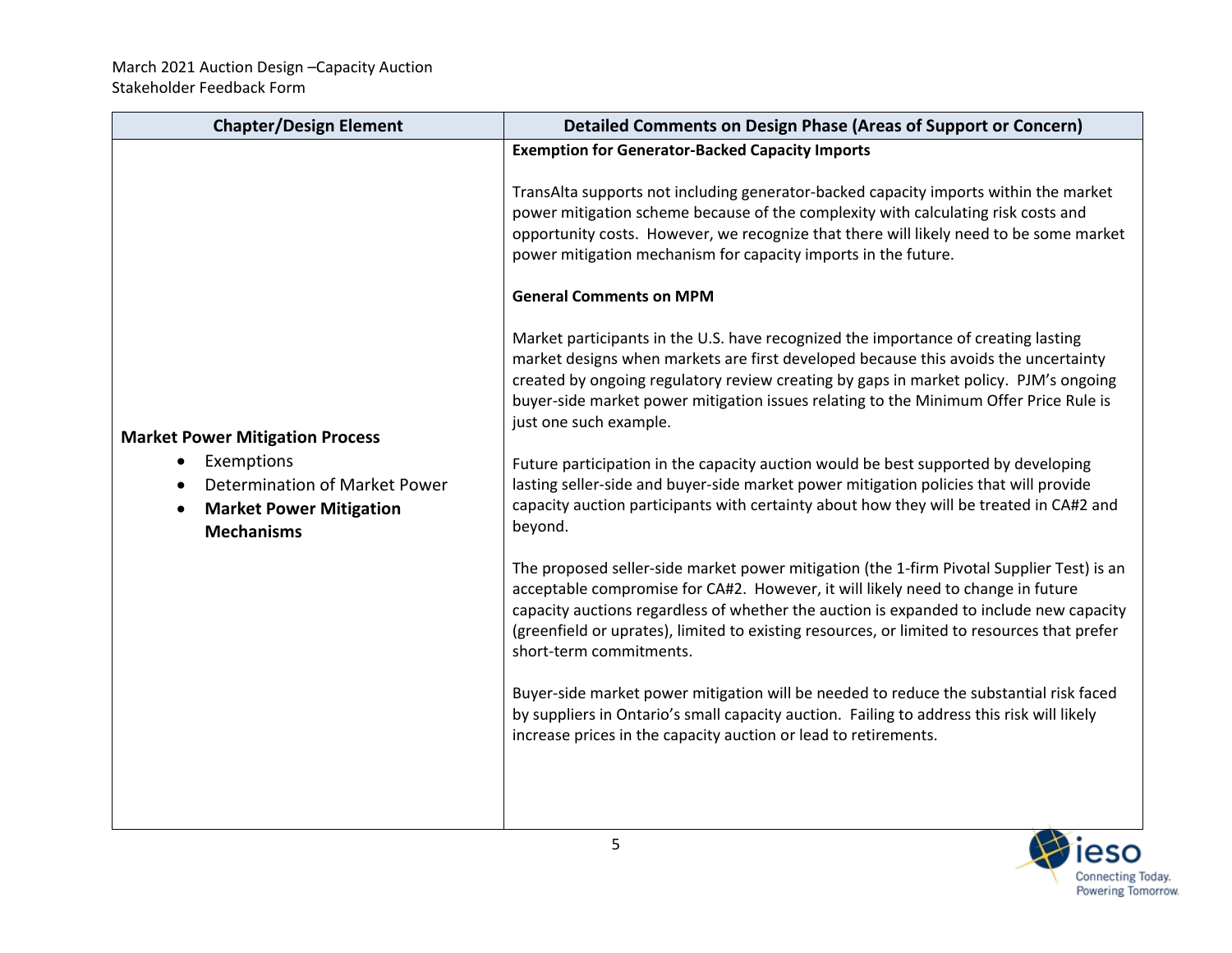| <b>Chapter/Design Element</b> | Detailed Comments on Design Phase (Areas of Support or Concern)                                                                                                                                                                                                                                                                                                                                                                                                                                                                                                        |
|-------------------------------|------------------------------------------------------------------------------------------------------------------------------------------------------------------------------------------------------------------------------------------------------------------------------------------------------------------------------------------------------------------------------------------------------------------------------------------------------------------------------------------------------------------------------------------------------------------------|
|                               | <b>Default Offer Cap for MPM</b>                                                                                                                                                                                                                                                                                                                                                                                                                                                                                                                                       |
|                               | Further detail is needed about the proposed default offer cap calculation and how an<br>"estimated competitive auction outcome" will be determined. It would be helpful to<br>explain how the value of \$350/MW-day from the January 2020 session was derived. It<br>appears to be based on 60% of the reference price, which may not be an appropriate<br>approach in future auctions.                                                                                                                                                                                |
|                               | <b>Brattle Report on ACR</b>                                                                                                                                                                                                                                                                                                                                                                                                                                                                                                                                           |
|                               | TransAlta thanks the IESO for providing Brattle report on ACR. Materials such as this<br>document are important to further discussions to inform the IESO's decision on market<br>policy.                                                                                                                                                                                                                                                                                                                                                                              |
|                               | <b>Amortization of Capital Expenditures</b>                                                                                                                                                                                                                                                                                                                                                                                                                                                                                                                            |
|                               | Brattle has proposed a mechanism based primarily on the PJM ACR that amortizes capital<br>over several auctions. There are several issues with implementing this proposal in<br>Ontario.                                                                                                                                                                                                                                                                                                                                                                               |
|                               | First, the amortization schedule includes an implicit assumption that future capacity<br>auctions will be held but only two capacity auctions are currently scheduled in Ontario.<br>Without clarity regarding future capacity auctions, this amortization does not address<br>the missing money problem with respect to recovering the return on and of capital<br>expenditures. Market participants should be permitted to include 100% of capital<br>expenditures needed to provide capacity in the CA#2 obligation period in their offers for<br>the CA#2 auction. |
|                               | Second, the Ontario market is not like PJM. Ontario is not proposing to adopt a<br>Minimum Offer Price Rule that exists in PJM or other similar buyer-side market power<br>mitigation mechanisms. In addition, the Ontario capacity auction will only cover a small<br>part of Ontario's supply compared to PJM where the RPM includes most supply<br>resources. There is a significantly higher risk of not clearing a future capacity auction in                                                                                                                     |

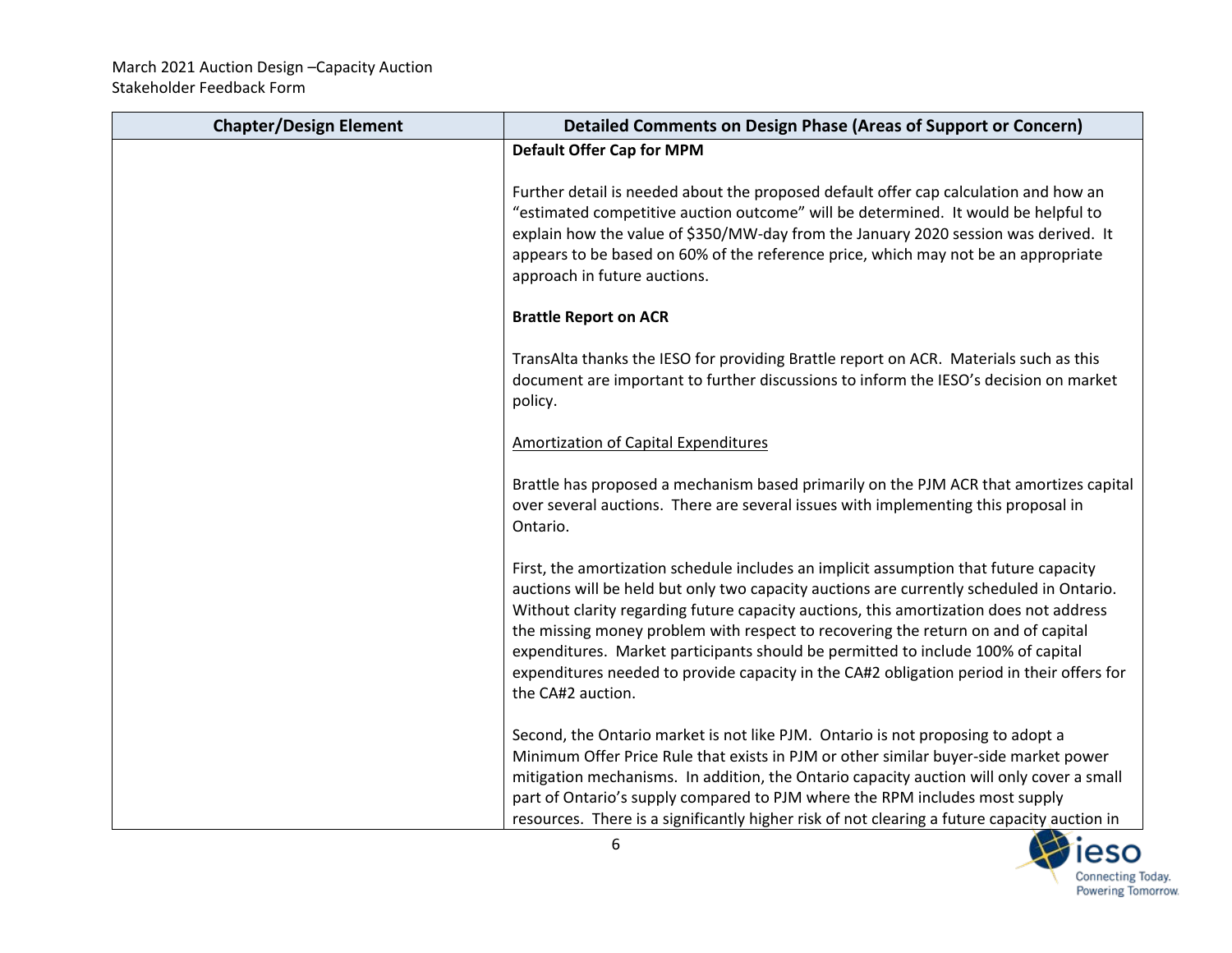| <b>Chapter/Design Element</b> | Detailed Comments on Design Phase (Areas of Support or Concern)                                                                                                                                                                                                                                                                                                                                                                                                                                                                                                                                                                                                                                                                                                                                                                        |
|-------------------------------|----------------------------------------------------------------------------------------------------------------------------------------------------------------------------------------------------------------------------------------------------------------------------------------------------------------------------------------------------------------------------------------------------------------------------------------------------------------------------------------------------------------------------------------------------------------------------------------------------------------------------------------------------------------------------------------------------------------------------------------------------------------------------------------------------------------------------------------|
|                               | Ontario than in PJM, and this means that a resource is at higher risk of not being able to<br>collect future revenues, including amortized capital expenditures. Currently, resources in<br>Ontario's capacity auction are analogous to PJM's "at-risk" resources that are permitted<br>to amortize capital expenditures over one year under the "40 Plus Alternative".                                                                                                                                                                                                                                                                                                                                                                                                                                                                |
|                               | Third, this amortization schedule is being set based on "the existing resources in Ontario<br>that are expected to participate in the March 2021 Capacity Auction" (p. 18) and<br>therefore will need to be updated for each subsequent auction if additional resources<br>participate. It would be preferable to create a lasting solution to seller-side market<br>power instead of updating these rules for each subsequent auction.                                                                                                                                                                                                                                                                                                                                                                                                |
|                               | Fourth, Brattle recommends that "only capital expenditures that are incurred after the<br>resource comes off of supply contract should be eligible for inclusion in the Resource-<br>Specific Offer Caps" (p. 19). TransAlta agrees that there shouldn't be any double<br>payment towards capital expenditures under both a contract and the capacity auction.<br>However, some supply agreements will not cover all capital expenditures, particularly<br>towards the end of a contract. Brattle's recommendation will likely lead to under-<br>recovery of capital expenditures towards the end of contracts that will disincentivize<br>investment as resources enter the capacity auction. A better option needs to be<br>developed to understand how capital expenditures should be recovered at the end of a<br>contract's term. |
|                               | Fifth, the amortization is based on an ATWAAC of 8.5% calculated for Alberta, which is<br>likely too low for merchant investment in Ontario. Brattle notes that Ontario's market is<br>larger than Alberta's, but this ignores that the capacity auction contemplated for Ontario<br>will be smaller than Alberta's abandoned capacity auction until the late 2020s or the<br>early 2030s. Brattle's claim that the Ontario market's larger size offsets the significant<br>uncertainty about the Ontario market design is not an accurate claim.                                                                                                                                                                                                                                                                                      |
|                               | TransAlta recommends holding a separate engagement on offer caps, ATWAAC, CONE<br>and ACRs to address these issues.                                                                                                                                                                                                                                                                                                                                                                                                                                                                                                                                                                                                                                                                                                                    |

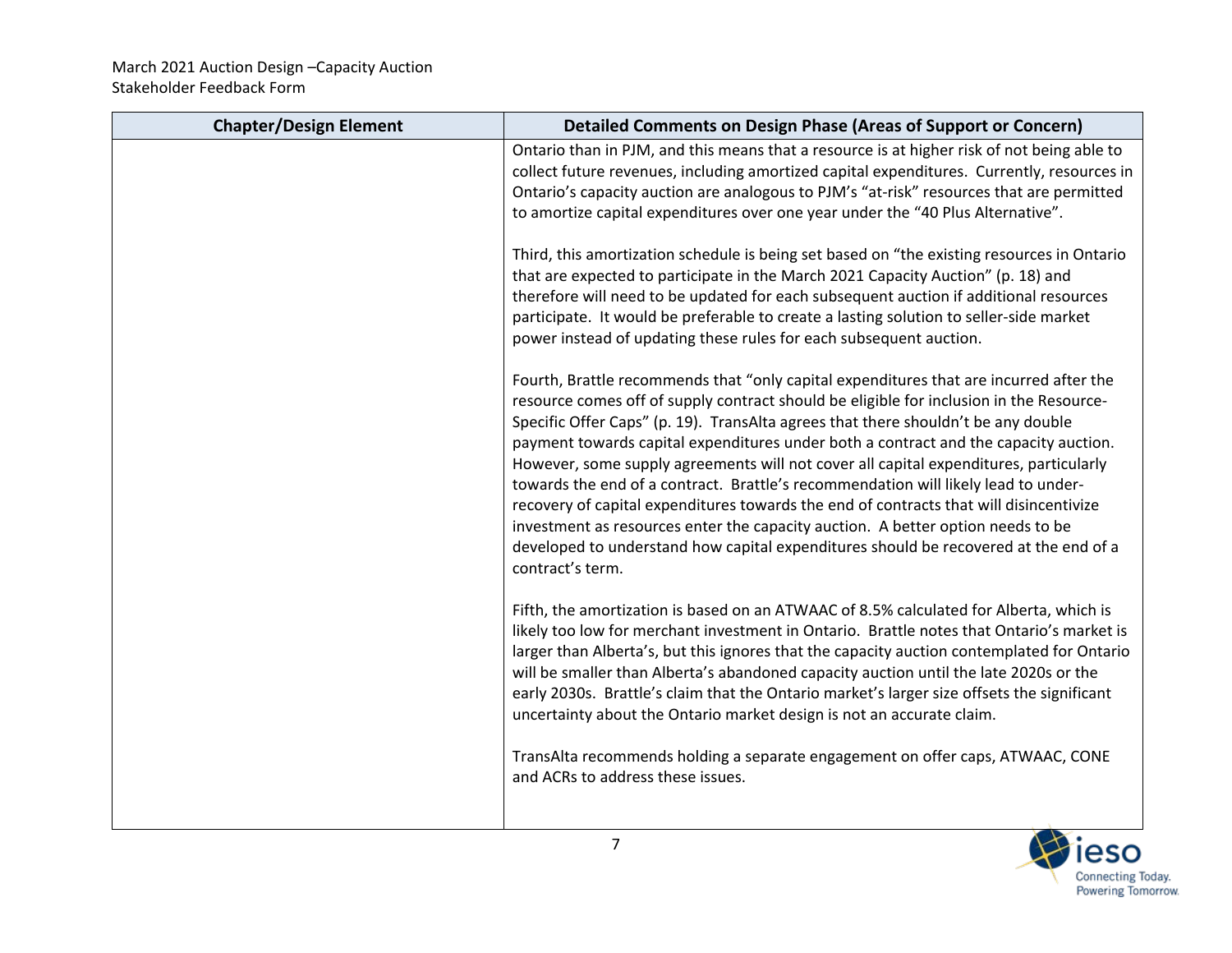| <b>Chapter/Design Element</b>                                                                                                                                                | <b>Detailed Comments on Design Phase (Areas of Support or Concern)</b>                                                                                                                                                                                                                                                                                                                                                                                                             |
|------------------------------------------------------------------------------------------------------------------------------------------------------------------------------|------------------------------------------------------------------------------------------------------------------------------------------------------------------------------------------------------------------------------------------------------------------------------------------------------------------------------------------------------------------------------------------------------------------------------------------------------------------------------------|
|                                                                                                                                                                              | <b>E&amp;AS Offset</b>                                                                                                                                                                                                                                                                                                                                                                                                                                                             |
|                                                                                                                                                                              | Brattle's proposal to use historical data to determine the E&AS offset is reasonable for<br>obligation periods prior to the implementation of the single schedule market. There are<br>certain nuances for gas-fired generators that need to be considered for both CA#2 and<br>future auctions.                                                                                                                                                                                   |
|                                                                                                                                                                              | First, historical revenues under a contract may not be representative of future revenues<br>once off-contract, if the contract was incentivizing the generator to operate in a different<br>manner than it would operate without the contract. This could exaggerate or under-<br>state the E&AS offset.                                                                                                                                                                           |
|                                                                                                                                                                              | Second, the 3-year historical period prior to the CA#2 auction could include a<br>combination of cap & trade, no carbon price and the carbon tax. However, all these<br>carbon prices will likely be lower than the carbon price that applies during CA#2<br>obligation period. Further, the IESO's current proposal to address the carbon tax within<br>existing contracts may incentivize offer behaviour that is very different than offer<br>behaviour in the merchant market. |
|                                                                                                                                                                              | In addition, the historical approach will likely encounter significant challenges for all fuel<br>types in areas that are expected to have frequent negative prices under the single<br>schedule market. Further discussion will be needed to understand whether the E&AS<br>offset can be an adder to the ACR in such regions or whether negative energy prices are<br>viewed as a retirement signal, and therefore the E&AS offset would have a zero-dollar<br>floor.            |
| <b>Pre-Auction Period</b><br><b>Determination of Auction Parameters</b><br><b>Pre-Auction Reporting</b><br><b>Authorization Process</b><br><b>Consolidation of Resources</b> | Further discussion is needed about the processes to establish the minimum capacity,<br>target capacity, maximum capacity, reference price and maximum clearing price. The<br>IESO should be aiming to incorporate these processes into the Market Rules to provide<br>participants with more clarity and certainty about how future auctions would be run.                                                                                                                         |

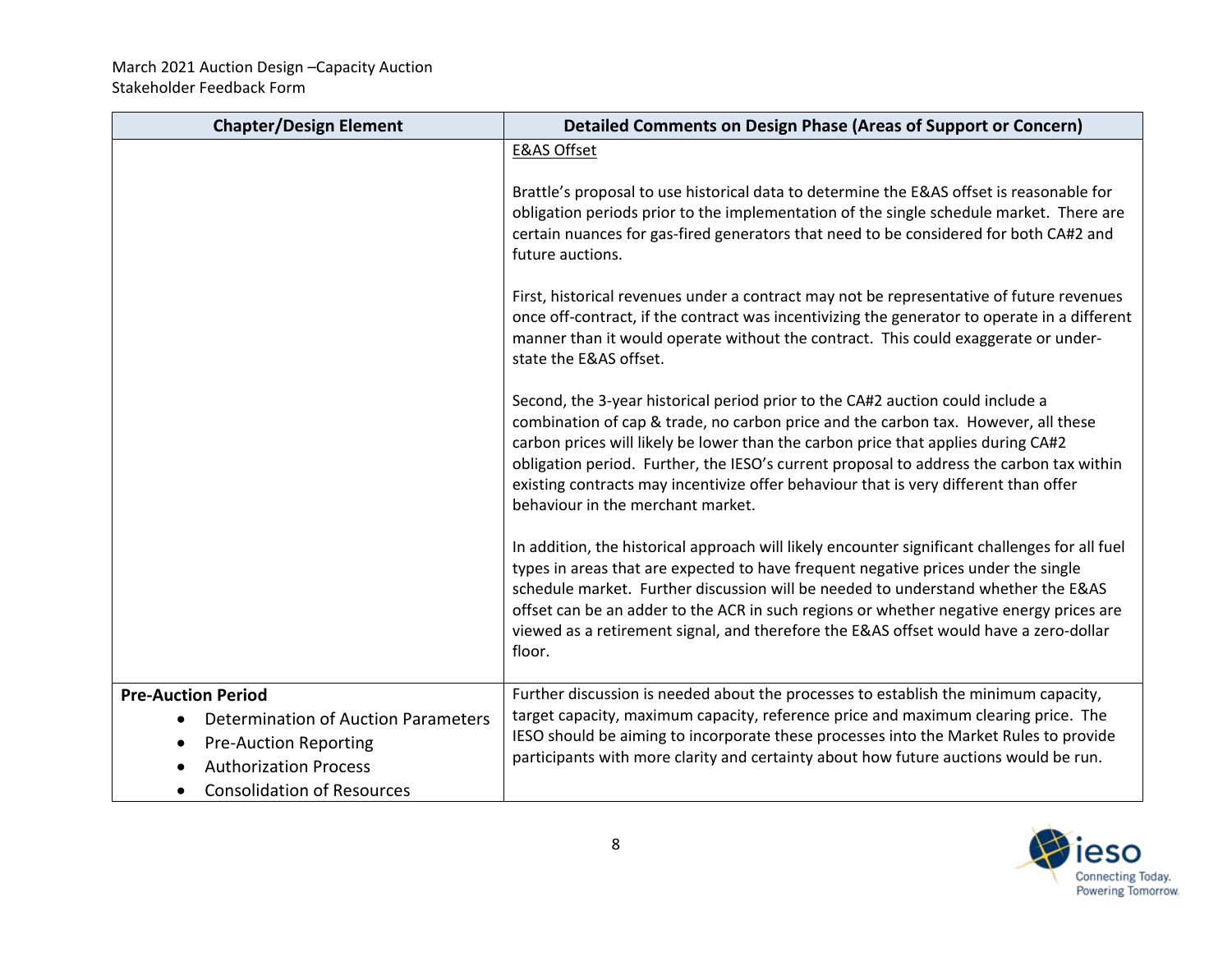| <b>Chapter/Design Element</b>                                                                                                                                                           | <b>Detailed Comments on Design Phase (Areas of Support or Concern)</b>                                                                                                                                                                                                                                                                                                                                                                                                                              |
|-----------------------------------------------------------------------------------------------------------------------------------------------------------------------------------------|-----------------------------------------------------------------------------------------------------------------------------------------------------------------------------------------------------------------------------------------------------------------------------------------------------------------------------------------------------------------------------------------------------------------------------------------------------------------------------------------------------|
| <b>Capacity Qualification and</b><br>$\bullet$<br><b>Performance Assessment</b><br><b>Market Power Mitigation</b>                                                                       |                                                                                                                                                                                                                                                                                                                                                                                                                                                                                                     |
| <b>Auction Period</b><br><b>Offer Submission</b><br>$\bullet$<br>Auction Clearing and Price Setting<br>Post Auction Reporting Obligations                                               |                                                                                                                                                                                                                                                                                                                                                                                                                                                                                                     |
| <b>Forward Period</b><br>Participant Authorization in Auction<br><b>Resource Registration</b><br><b>Capacity Prudential Support</b><br><b>Capacity Obligation Transfers</b><br>Buy outs |                                                                                                                                                                                                                                                                                                                                                                                                                                                                                                     |
| <b>Commitment Period</b><br><b>Energy Market Participation</b><br>Payments (Settlement Process)<br>Performance Obligation Assessment<br>and Associated Charges or True-Ups              | True-up<br>The true-up mechanism is a reasonable approach to incentivize over-performance and<br>allow a resource to mitigate the risk of under-performance due to forced or planned<br>outages.<br>The proposed 15% cap is reasonable for dispatchable generators but may not be<br>appropriate for energy-limited or variable generators that could participate in future<br>auctions. Further discussion is needed about how to assess performance penalties and<br>rewards for those resources. |